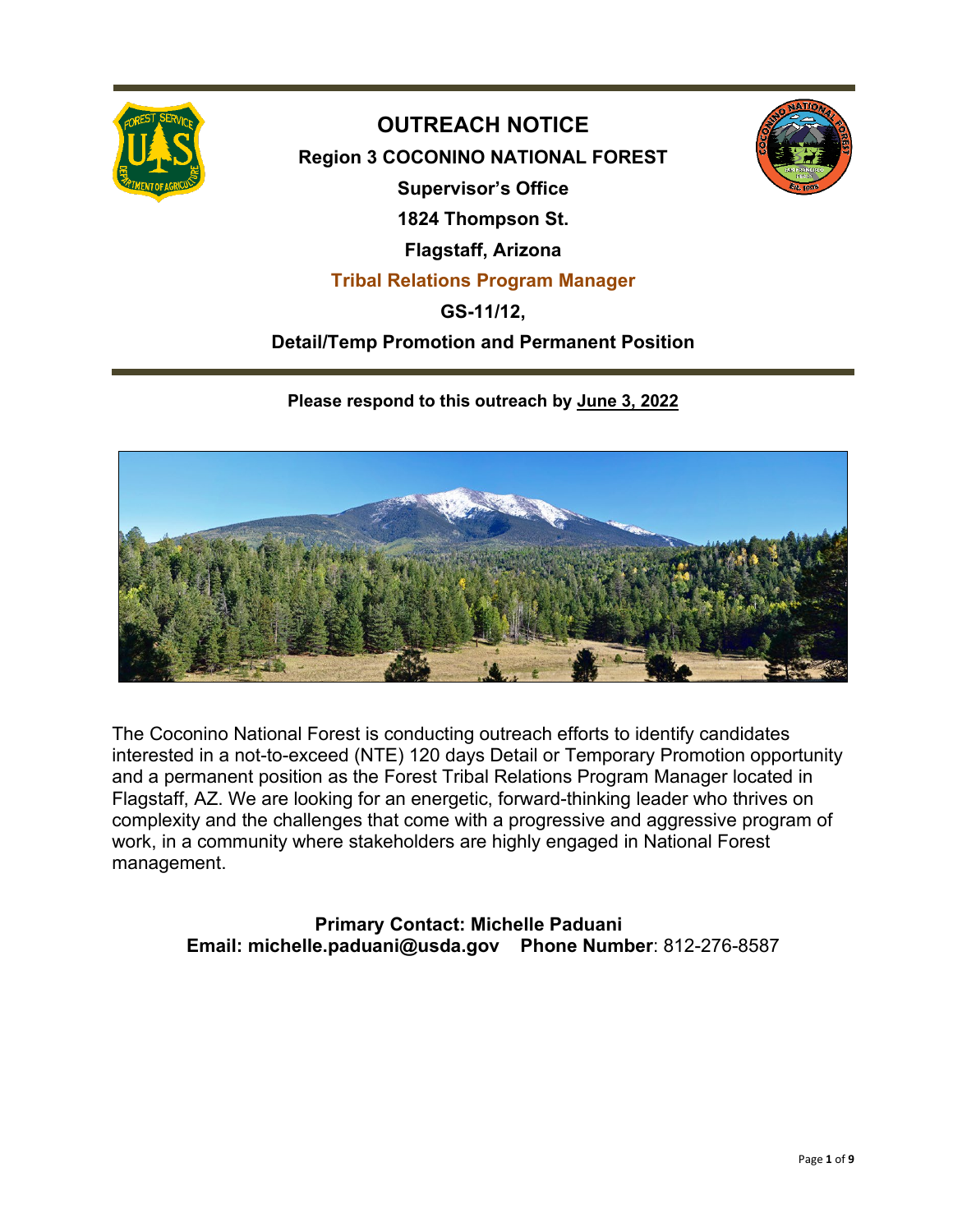# **ABOUT THE POSITION:**

#### **Summary**

The Tribal Relations Program Manager for the Coconino National Forest is stationed at the Supervisor's Office in Flagstaff Arizona. The position manages forest-wide tribal relations responsibilities and provides for the overall coordination for initiating, planning and facilitating forest activities and relationships with Native American tribes, organizations and groups.

The Coconino NF is committed to the goal of increasing equitable access to federal opportunities as outlined in recent guidance from USDA on Recruiting and Hiring Tribal Relations Positions (July 21, 2021), as well as the "*[Executive Order on Advancing Racial Equity and Support for](https://www.whitehouse.gov/briefing-room/presidential-actions/2021/01/20/executive-order-advancing-racial-equity-and-support-for-underserved-communities-through-the-federal-government/)  [Underserved Communities Through the Federal Government](https://www.whitehouse.gov/briefing-room/presidential-actions/2021/01/20/executive-order-advancing-racial-equity-and-support-for-underserved-communities-through-the-federal-government/)*" (*January 20, 2021*) and the *["Executive Order on Diversity, Equity, Inclusion, and Accessibility in the Federal Workforce"](https://www.whitehouse.gov/briefing-room/presidential-actions/2021/06/25/executive-order-on-diversity-equity-inclusion-and-accessibility-in-the-federal-workforce/) (July 25, 2021)*. Specifically, we are incorporating hiring procedures that include the areas of emphasis that will meet USDA guidance and the executive orders to fill Tribal Relations positions with individuals who have deeper experience outside the Federal government working directly in Indian Country, to include knowledge and experience with treaties, cultural practices, Federal Indian law, and Tribal governments. The Forest has built a robust Tribal Relations Program over several years and seeks to incorporate USDA guidance in a way that will continue to allow us to build and enhance the Tribal Relations Program through deeper connections with Indian Country.

#### **Major Duties:**

The Tribal Relations Program Manager will work under the guidance of the Deputy Forest Supervisor and staff, supporting the Forest tribal relations program implementation and execution. The following is a partial list of duties associated with the position:

- Coordinates with the Region 3 Office on Tribal Consultation for projects within the San Francisco Peaks Traditional Cultural Property. This includes consultation on projects at Arizona Snowbowl Resort. Position coordinates with the Regional Office on developing Tribal consultation correspondence, as well as setting up, facilitating, and producing meeting documentation for government-to-government meetings with Tribal governments. Position serves as meeting organizer and on the planning team for large multi-Tribal government-to-government and Section 106 Multi-Tribal meetings. Arizona Snowbowl Resort projects include those that are previously authorized (snow-making with reclaimed water, lodge expansions, and new lift infrastructure and others from 2005 Snowbowl Environmental Impact Statement Record of Decision), ongoing project requests, and proposals yet to be developed from the recently accepted Master Development Plan.
- Coordinates, leads, facilitates and documents all Tribal consultation on the Coconino National Forest.
- Manages several agreements, including a large agreement with the National Association of Tribal Historic Preservation Officers (NATHPOs) that supports the Forest's consultation and project collaboration with Tribal Nations.
- Provides support in developing policies, procedures, and directives to strengthen relationships with tribes service-wide. Provides advice and guidance to other staff on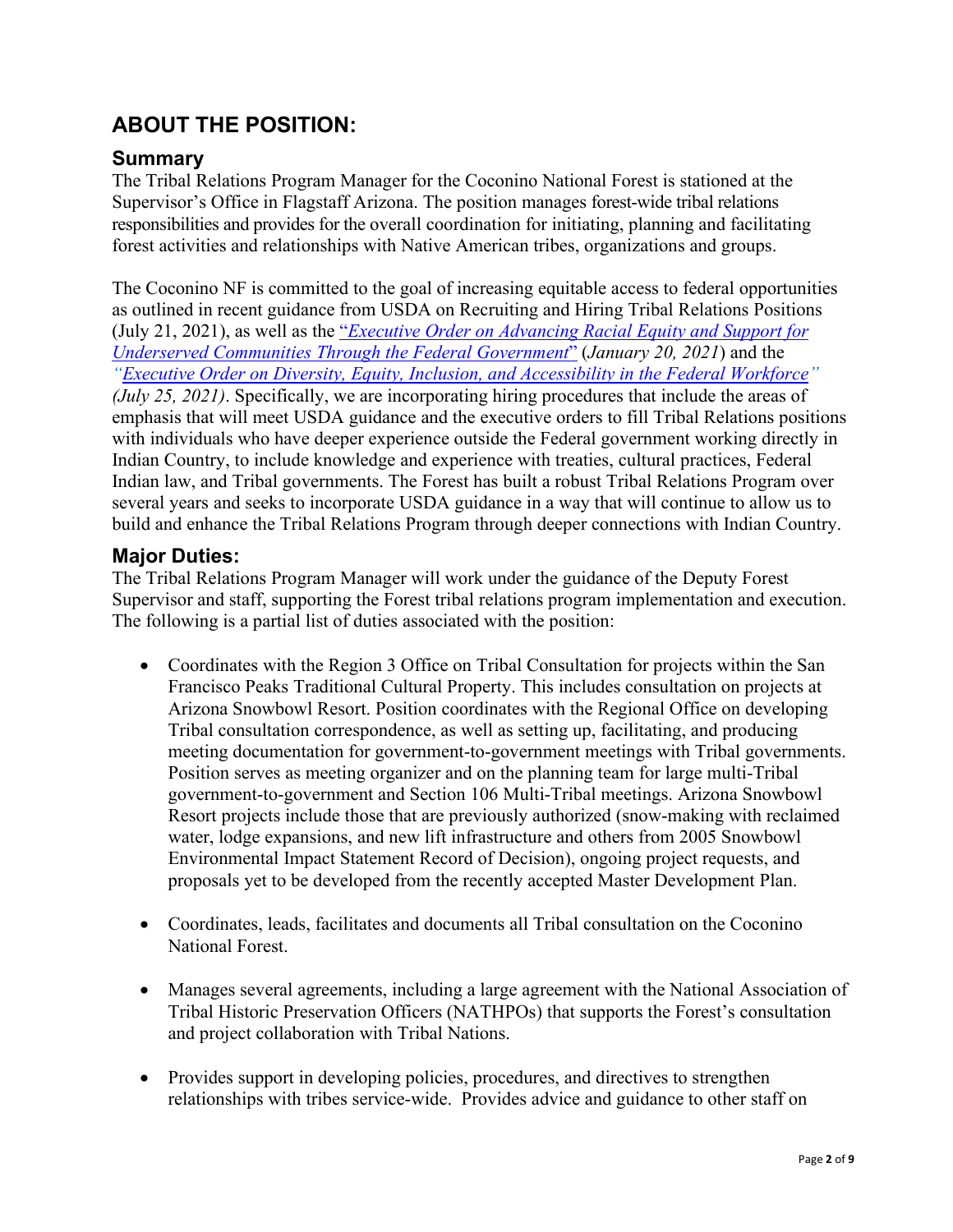appropriate interaction with Tribal Representatives, to ensure the government-togovernment relationship is respected and adhered to. Provides group and one-on-one training on the Tribal Relations Program.

- Co-leads, plans, and implements the innovative Wood for Life Partnership (Wood For Life Tribal Fuelwood Initiative - National Forest Foundation (nationalforests.org). Coordinates with FS internal timber and leadership on WFL projects as well as external partners (nonprofits, tribal non-profits, Tribal Nations, local governments and others) on firewood supply and delivery. Identifies opportunities to expand delivery of WFL initiatives. This position supports coordination and management of the Wood for Life Stewardship Agreement Supplemental Project Agreement (WFL SA SPA) on the Flagstaff Ranger District.
- Facilitates consultation between agency representatives and affected tribes on a variety of issues, programs, and proposed projects including required consultation under the National Environmental Policy Act, and other laws relating to Native American concerns. Work to carry out activities agreed to during Section 106 consultation with tribes as part of the FY22 Tribal Relations program of work.

#### **Who are We Looking For: Desirable Attributes and Characteristics:**

- Possesses an entrepreneurial spirit and business sense regarding the feasibility and delivery of new activities and new approaches for accomplishing landscape-scale restoration. Has the drive and commitment to deliver on those opportunities and be a change agent. (**Sees Opportunity**)
- Has a strong passion for recreation and for connecting ALL people to their public lands (**Builds Community)**
- Uses innovation, creativity, and critical thinking in the development of partnerships and volunteer opportunities to support the restoration, recreation, education, and science activities. (**Sees Opportunity**)
- Engages with partners, volunteers, tribes, and the public to form, tend, grow, and foster stronger relationships between the Forest and neighboring communities. (**Shares Leadership & Builds Community**)
- Possesses strong communication and collaboration skills (**Builds Community**)
- Contributes to positive Forest Leadership Team dynamics (**Stewards the Whole Place**)
- Leads zoned organizations and multi-Forest projects through shared leadership (**Stewards the Whole Place**)
- Skilled in large scale, long-term strategic planning and can meet major milestones (**Stewards the Whole Place**)
- Creates a cohesive work environment that is safe, inclusive, and inspiring (**Builds Community**)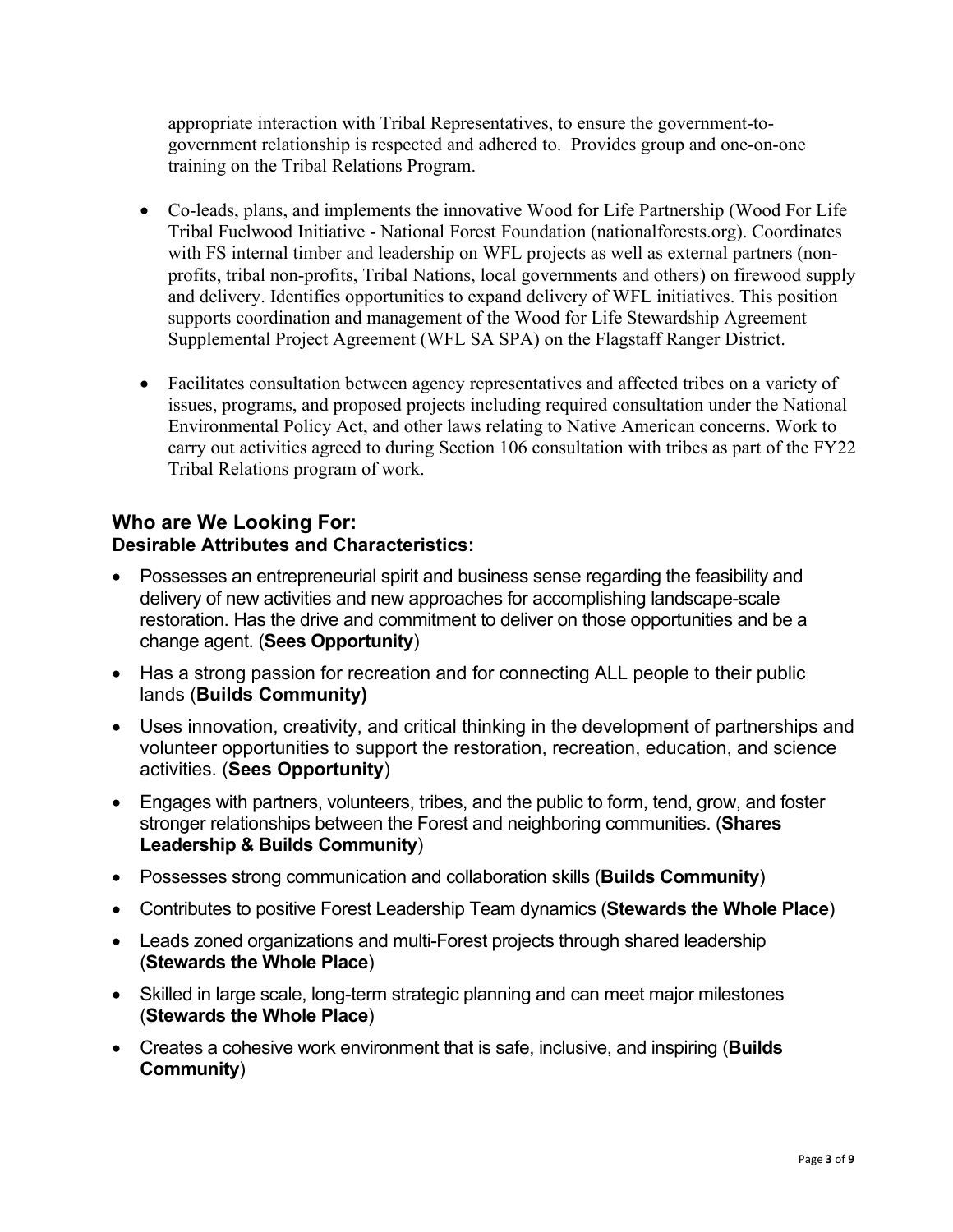# **ABOUT THE FOREST**

#### **Summary**

The Coconino National Forest has three Ranger Districts; Flagstaff Ranger District, Red Rock Ranger District, and the Mogollon Rim Ranger District. The Supervisor's Office and the Flagstaff Ranger District Office are located in Flagstaff, Arizona, the Red Rock Ranger District is located in Sedona, Arizona, and the Mogollon Rim Ranger District is located 70 miles southeast of Flagstaff, Arizona. The Coconino National Forest is adjacent to the Apache-Sitgreaves, Kaibab, Prescott, and Tonto National Forests. The Coconino National Forest is one of the most diverse National Forests in the country with landscapes ranging from the famous red rocks of Sedona to ponderosa pine forests, from southwestern desert to alpine tundra, and is part of the largest contiguous ponderosa pine forest in North America.

#### **Key Focus Areas for the Coconino National Forest**

- Restoration
- Sustainable Recreation
- Partnerships
- Workforce

#### **Coconino National Forest Vision:**

- Creation and maintenance of healthy, resilient landscapes.
- A cohesive team of employees who are motivated, passionate, and customer service oriented.
- Interdependent forests, communities, industries, and economies.
- Coconino National Forest employees connect the public to their lands through recreation opportunities, shared stewardship and education, and interpretation.

For additional Coconino National Forest information and photos, visit any of the following websites:

> [www.fs.usda.gov/Coconino](http://www.fs.usda.gov/kaibab) [www.flickr.com/Coconinonationalforest](http://www.flickr.com/kaibabnationalforest)  [www.twitter.com/CoconinoNF](http://www.twitter.com/KaibabNF)

## **ABOUT THE AREA**

An office nestled in the pines at the base of the snow-capped San Francisco Peaks. A fire lookout perched above the sweeping and expansive Mogollon Rim. A workstation lodged between the towering red rocks of Sedona. Advance your career on the Coconino National Forest, home to the largest workforce in the Southwest region of the Forest Service and experience the stunning landscapes and rewarding challenges that face our employees on a day-to-day basis. The Coconino is staffed with a variety of employees: from recent graduates to experienced veterans full of institutional knowledge. Our passionate and open-minded employees work regularly with enthusiastic partner organizations and a large volunteer workforce to manage a challenging and stimulating workload throughout interconnected program areas. Fast-paced program work combined with a vast array of projects give employees of all background a chance to develop skills, accomplish rewarding tasks and find a strong sense of self-fulfillment.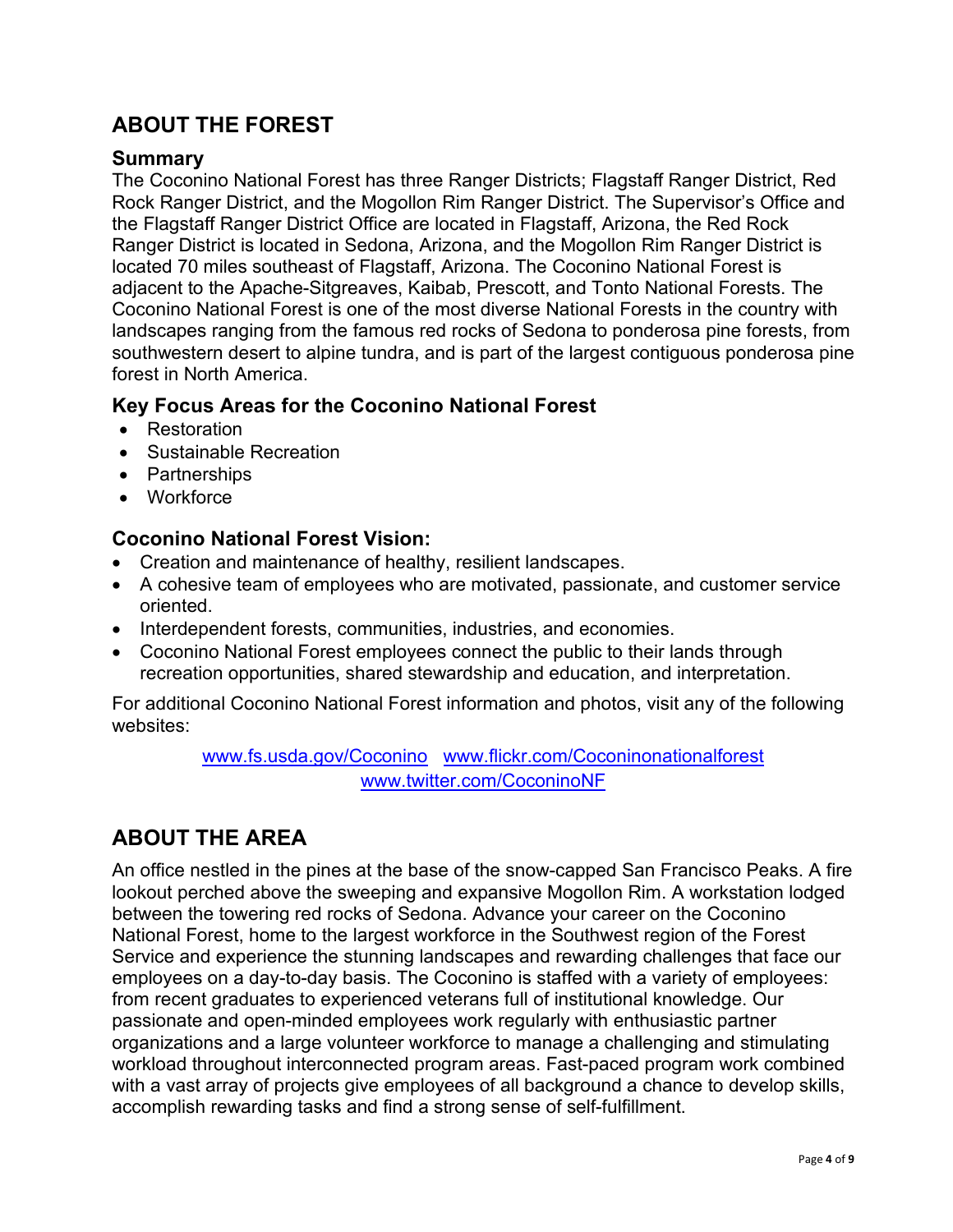National and international travelers make their way to the Coconino by the millions to not only see the stunning Red Rocks of Sedona and the world's largest ponderosa pine stand, but also to easily access the Grand Canyon National Park – one of the seven wonders of the natural world and only a quick drive from the northern boundary of the Coconino.

The abundance of recreational opportunities – and the growth of outfitter guide special use programs -- on the Coconino has created a wealth of job opportunities in various program areas. Dispersed camping along lakes and streams, OHV use along dusty trails and four-season tourism drive both developed and backcountry adventures throughout the Coconino.

The Coconino boasts one of the Southwest's largest fire programs. Crews staffed with fully qualified wildland firefighters provide an opportunity for initial attack experience, active prescribed fire program experience and a chance to promote forest restoration and community resiliency with the opportunity to travel from northern Arizona and the western United States.

Timber programs and the Four Forest Restoration Initiative drive large-scale ecological restoration across the northern Arizona landscape, and silviculture programs actively manage the forest as disturbance events shape the land. Archaeological history runs deep across the forest.

The biological diversity of the Coconino supports multiple active wildlife programs. Watershed and hydrological resources preserve the water access of the forest, and range experts are vital to local rangers and their livestock.

#### **Housing:**

In Flagstaff's current housing market, the median sales price of a home is \$650,500. Private housing, rentals, and apartments are available but can be expensive as well. Government housing is limited and typically used for our temporary seasonal workforce.

Please note that Flagstaff is a wonderful place to live, but housing can be expensive and difficult to find. If you are interested in this position, you are encouraged to do your homework and learn what the area may have to offer you.

#### **Weather:**

Flagstaff enjoys four distinct seasons. Moderate summer temperatures average twenty degrees less than Phoenix and are punctuated with afternoon rain showers in July and August. The winter brings an average annual snowfall of 99.5 inches, much to the enjoyment of skiers, ice skaters, and snowboarders. Flagstaff averages 283 days without precipitation each year, so it is not surprising that our residents love the great outdoors, and the mild climate encourages year-round outdoor activities.

#### **Cultural Opportunities and Scenic Attractions:**

Flagstaff serves as the cultural hub of Northern Arizona and has a rich Native American history. Because arts and cultural activities enhance the quality of life and have an economic impact, the City supports these endeavors. Throughout the year, there are art shows, festivals, live theater performances, and Native American arts and crafts exhibits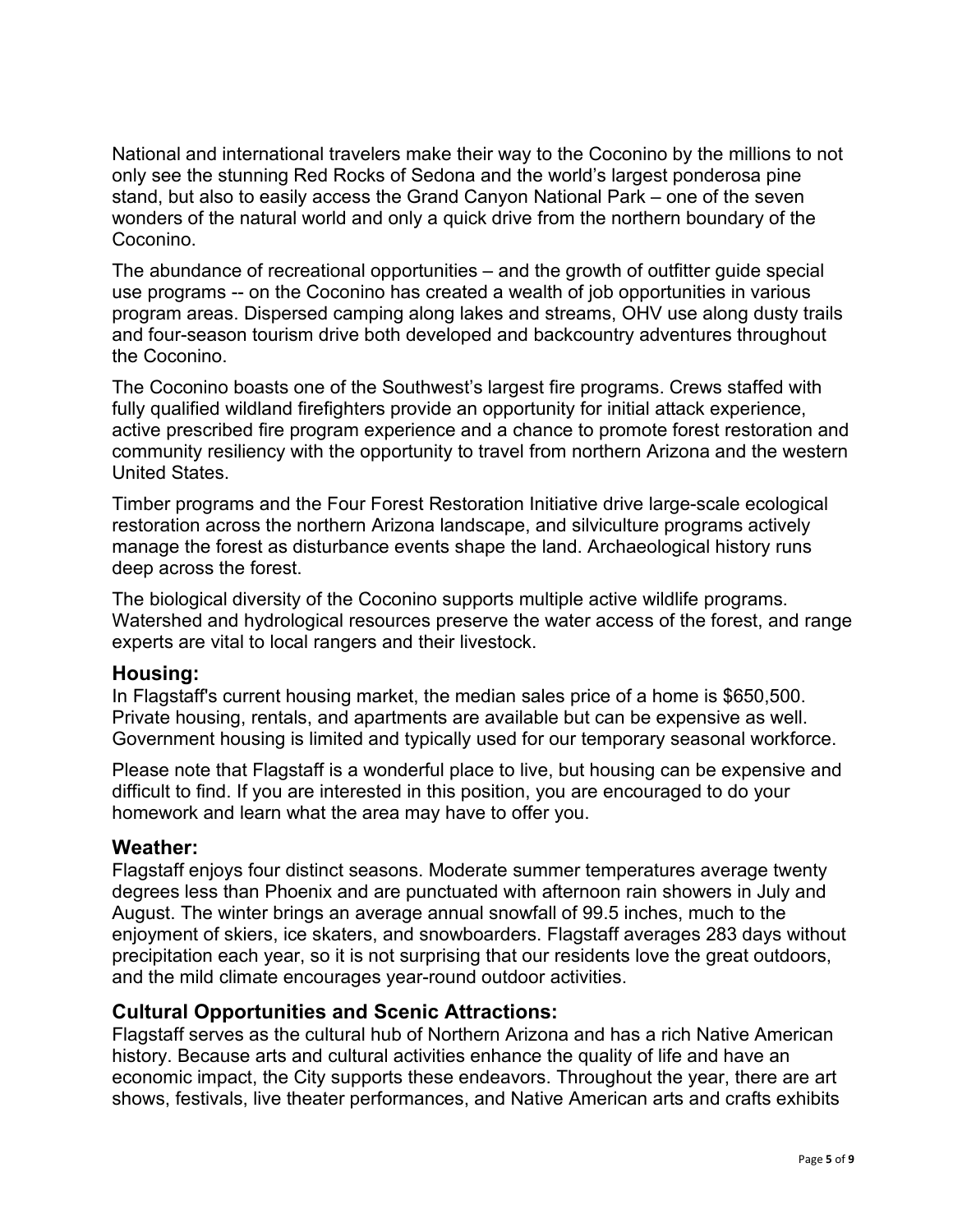to satisfy the most ardent enthusiast. The Flagstaff Symphony Orchestra, Lowell Observatory, and Museum of Northern Arizona are commonly visited attractions.

Known as the "City of Seven Wonders," Flagstaff attracts millions of tourists each year due to its easy access to such scenic destinations as the Grand Canyon National Park, Sunset Crater, Walnut Canyon, and Wupatki National Monuments, Oak Creek Canyon, Meteor Crater, Route 66, Sedona, and the San Francisco Peaks.

#### **Schools:**

Flagstaff Unified School District #1 has 9 elementary schools, 3 middle schools, 2 alternative schools, 5 magnet schools, and 3 high schools. In addition to the public school system, there are 10 charter schools run by private parties. These schools provide educational opportunities for children from kindergarten to high school. The schools specialize in everything from specific learning styles to programs focused on the Arts. The Coconino County Community College and Northern Arizona University campuses' are located in Flagstaff.

#### **Transportation:**

Flagstaff is a major crossroads for the west. Interstates 17 and 40 provide road access to major west coast markets, including San Francisco, Las Vegas, Albuquerque, El Paso, Los Angeles, San Diego, parts of Mexico, and of course, Phoenix and Tucson. US Highway 89 provides access to the states north of Arizona and Highway 180 provides access to the Grand Canyon.

Flagstaff also has two major railway companies that pass through daily Burlington Northern Santa Fe Railway and Amtrak. Bus services are available within the city. In addition, there are several taxicab companies. The Flagstaff Pulliam Airport provides frequent daily flights to and from Phoenix Sky Harbor International Airport.

Flagstaff also has a non-motorized urban trail network (FUTS) that connects areas of the city. The City has completed approximately 32.8 miles to date, with plans for 55 miles when complete.

#### **Shopping:**

Flagstaff is a full-service community with many amenities to suit one's needs.

#### **Medical Facilities:**

Flagstaff has an extensive array of medical facilities and resources in the areas of traditional, integrative and alternative healthcare. Flagstaff Medical Center is the Northern Arizona Regional referral center for trauma, cancer, rehabilitation, cardiac care, high-risk maternal/fetal, MRI/CT scans, and more. More than 148 physicians are on active staff at the hospital, representing 36 medical specialties.

#### **Recreation:**

Flagstaff sports a multitude of outdoor and indoor recreation activities. Horseback riding, mountain biking, hunting, fishing, camping, hiking, cross-country skiing, downhill skiing, indoor pools, soccer, basketball, little league, baseball, softball, and volleyball, are available for all age groups at very little cost to the individual.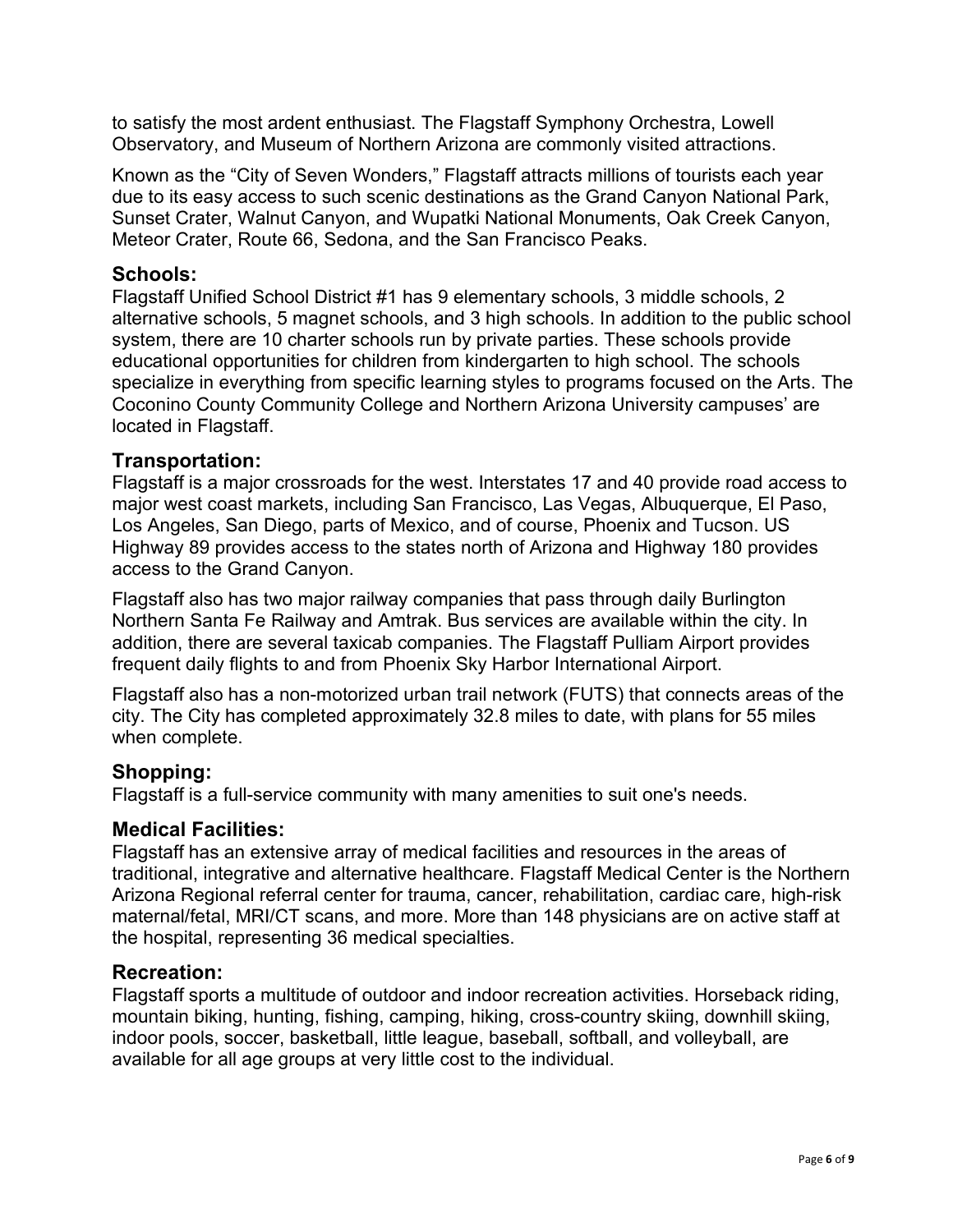City of Flagstaff Parks and Recreation Department and the Flagstaff Athletic Center East and West offer numerous indoor and outdoor activities. In addition, there is an extensive Urban Trail System throughout the area connecting the city with the forest trails system.

Nearby National Parks and Monuments include the Grand Canyon, Montezuma Castle, Walnut Canyon, Monument Valley, Painted Desert, and Sunset Crater.

#### Thank you for your interest!

In accordance with Federal civil rights law and U.S. Department of Agriculture (USDA) civil rights regulations and policies, the USDA, its Agencies, offices, and employees, and institutions participating in or administering USDA programs are prohibited from discriminating based on race, color, national origin, religion, sex, gender identity (including gender expression), sexual orientation, disability, age, marital status, family/parental status, income derived from a public assistance program, political beliefs, or reprisal or retaliation for prior civil rights activity, in any program or activity conducted or funded by USDA (not all bases apply to all programs). Remedies and complaint filing deadlines vary by program or incident.

Persons with disabilities who require alternative means of communication for program information (e.g., Braille, large print, audiotape, American Sign Language, etc.) should contact the responsible Agency or USDA's TARGET Center at (202) 720-2600 (voice and TTY) or contact USDA through the Federal Relay Service at (800) 877-8339. Additionally, program information may be made available in languages other than English.

To file a program discrimination complaint, complete the USDA Program Discrimination Complaint Form, AD-3027, found online at How to File a Program Discrimination Complaint and at any USDA office or write a letter addressed to USDA and provide in the letter all of the information requested in the form. To request a copy of the complaint form, call (866) 632-9992. Submit your completed form or letter to USDA by: (1) mail: U.S. Department of Agriculture, Office of the Assistant Secretary for Civil Rights, 1400 Independence Avenue, SW, Washington, D.C. 20250- 9410; (2) fax: (202) 690-7442; or (3) email: program.intake@usda.gov.

USDA is an equal opportunity provider, employer, and lender.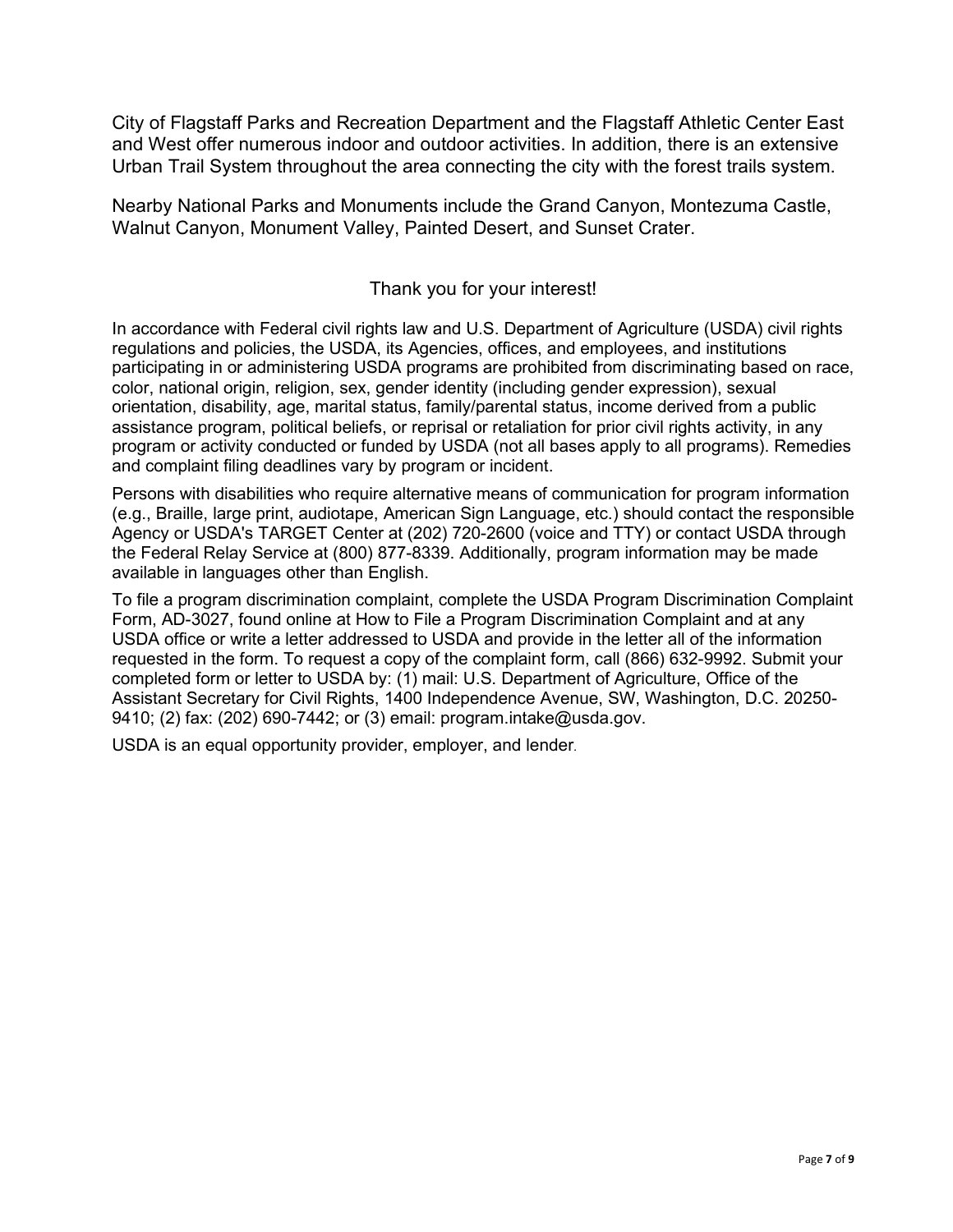

# **OUTREACH NOTICE Region 3 COCONINO NATIONAL FOREST Supervisor's Office Flagstaff, Arizona Tribal Relations Program Manager GS-0301 /GS 11/12 120 Day Detail/Temp Promotion or Permanent Fill**



## **Please respond by June 3, 2022**

Name: Click here to enter text.

E-mail Address: Click here to enter text.

Mailing Address: Click here to enter text.

Telephone Number: Work: Click here to enter text. Home: Click here to enter text.

Are you currently a federal employee? Yes□ No□

If yes, currently employed with: USFS  $\Box$  BLM  $\Box$  Other: Click here to enter text.

Type of appointment: □Permanent □ Temporary □ Term □ VRA □ PWD □ Other

Current Region/Forest/District: Click here to enter text.

Current Series and Grade: Click here to enter text.

Current Position/Title: Click here to enter text.

If you are *not* a current permanent (career or career-conditional) Agency employee, are you eligible to be hired under any of the following special authorities:

- $\Box$  Persons with Disabilities
- ☐ Veteran Readjustments
- ☐ Disabled Veteran With 30% Compensable Disability
- ☐ Veteran Employment Opportunities Act of 1998
- ☐ Former Peace Corps Volunteer
- ☐ Intergovernmental Personnel Act
- ☐ Land Management Workforce Flexibility Act
- ☐ Other (Please Specify): Click here to enter text.

How did you hear about this outreach? Click here to enter text.